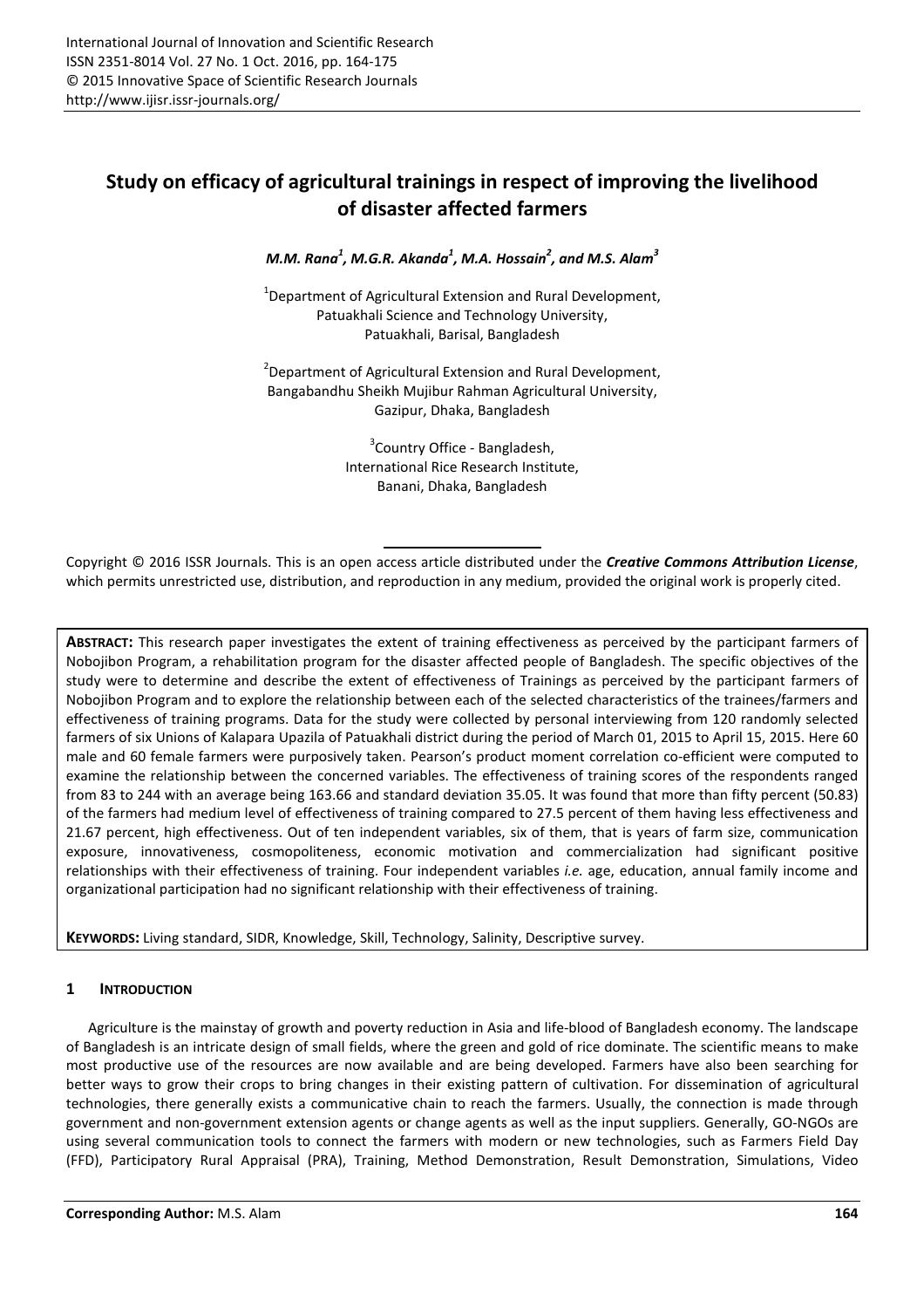Programs, Exposure Visit, Workshop Participatory Action Research (PAR), Regular Household Visit, Leaflet Distribution, Festoon & Postering, input support etc. Among all the tools "Training" is the most commonly used by GO's & NGO's development programs or projects. Village women & girls are now getting training from the well- trained extension agents at suitable time by several development programs. Some training is to develop individual's working skill and some training is related to social awareness.

Training is a term which covers a wide range of activities. Its length can vary from short term training activities, such as one day demonstration to longer- term professional courses that may last several months. Trainers are also diverse. Generally, FAO considers four main audiences: primary producers, technical specialists, professionals and students receiving technical education [1]. The development training selected as a focus of this study refers to such trainings of farmers and extension staff undertaken in conventional and or participatory models. Thus in the system, where the role of extension and communication- intervention was looked on as transferring and disseminating readymade knowledge from research to farmers, or from 'early adopters' to other farmers which is often referred to as the transfer of technology model of extension [2], [3]. A systematic approach to training consists of logically structuring and sequencing the disparate types of activities, which make up a training program. This is achieved by the concept of the training cycle/ process which delineates these activities into defined and inter-related stages ranging from initial conception and formulation of training to its final delivery and evaluation [4]. Evaluation is about assessing the effectiveness of the various aspects of training. It is an interactive process in which various stages of training are appraised from the viewpoint of their adequacy and contribution to achieving the training objectives. Evaluation can also play an important role in the re-orientation and modification of these objectives and the formulation, and launch of new training programs. Evaluation can take place at any point in time in a training program. It is a decision making tool. Providing answers to questions relevant to training. The kind of information required has to be relevant to the question and should be systematically identified [5]. In general, evaluation serves four purposes [6] appraisal of the achievement of the individual, diagnosis of the learning difficulties of the individual trainees or a group of trainees, appraisal of the effectiveness of a training program, curriculum, training materials, procedures, and organizational arrangements and assessment of the progress to help understand training problems and develop sound policy, [5]. Therefore, training programs and projects are evaluated from different angles and viewpoints trainers and their institutions, trainees (their learning, reactions, post training job performance and contribution) [4]. The term effectiveness is relative. Typically, effectiveness is determined with respect to the achievements of a goal or set of goals. Human resource development effectiveness must be determined with respect to the goals of the program being examined [1]. Murshed-E-Jahan and Pemsl [7] on their study on Bangladeshi small farmers concluded that building the capacity of farmers through training is more valuable than the provision of financial support in terms of raising production and income. Similarly, a study by Tripp et al. [8] confirms the importance of training can contribute to enhancement of farmers'skills in farming works. Studies on the effectiveness of training for farmers showed that not all programmers meet success as most failures of programmes in the developing countries were attributed to the tendency of excessively concentrating on a particular technology transfer rather than a broader spectrum of farmer empowerment including knowledge disseminations [9], [10].

The present investigation was mainly concerned to study farmer's opinion regarding effectiveness of the agricultural trainings provided by Nobo Jibon Program. "Nobo Jibon" is a five-year (2010-2015) program funded by USAID's Multi Year Assistance Program (MYAP) and designed to reduce food insecurity and vulnerability for over 190,000 households or 1 million individual beneficiaries . The project covers nine of the most food-insecure Upazilas in Barisal Division. The primary objective of Nobo Jibon is to help households increase production and income, with improved access to food and market opportunities. The indirect benefits of the program will spill over throughout Barisal Division as a result of broader activities in disaster preparedness, early warning and response capacity. This study tried to explain and explore the relationship of some selected characteristics of the farmers such as age, education, farm size, annual income, organizational participation, communication exposure, innovativeness, economic motivation, cosmopoliteness and commercialization with their opinions toward effectiveness of agricultural trainings. The effectiveness would be high if he extent to which the trainers and the trainees both attributed it high performance level. Many things impair the effectiveness of the communication process as well as the training programs. Some associated with the source of message, some are associated with the receiver or trainees and some are common to both, while others are associated with the channel of communication. The following specific objectives were formulated to give proper direction to the study:

- determination and description the extent of effectiveness of Trainings as perceived by the participant farmers of Nobojibon Program
- exploration the relationship between each of the selected characteristics of the respondents and effectiveness of training programs
- identification the constraints confronted by the farmers that might be reduce the effectiveness of the training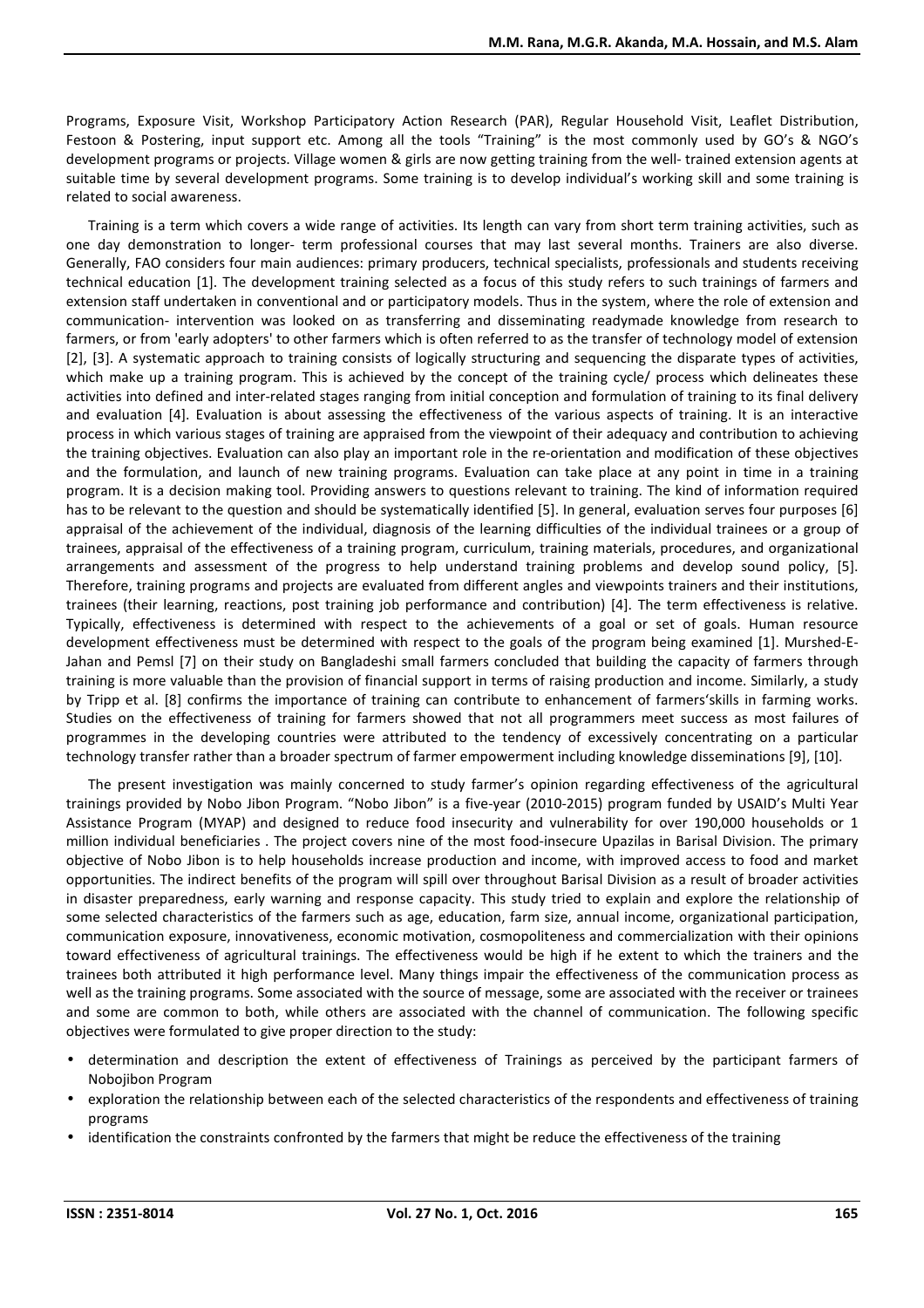## **2 METHODOLOGY**

Kalapara Upazilla of Patuakhli District was selected as the study area. The land area under this Upazilla is 49210.20 ha. Total cultivated land is 40940 hectares out of which single cropped area is 17685 hectares, doubled cropped area is 16800 hectares and tripled cropped area is 6045 hectares. The cropping intensity is 199.35 percent. The main crops cultivated in this Upazilla are Rice, Vegetables, and Watermelon etc. The villages were selected from four Unions namely Nilganj, Mithaganj, Baliatoli, Dhulasar, Latachapli and Lalua. The design of the study was a descriptive survey research. It was designed to describe the relationship between selected characteristics of the farmers and effectiveness of agricultural training of Nobojibon Project. Efforts also were also made to identify the barriers or problems of participants to make the training effective. Data were collected by an interview schedule with selected sample respondents rather than the whole population. All the farmers who received agricultural training from Nobojibon Project of Kalapara Upazilla constituted the population of this study. To make a representative sample, 15 percent of the farmer was selected through random sampling technique. Thus, one hundred and twenty farmers were selected as sample from a total of 800 farmers. For the study, data were collected by means of interview with the sample farmers. Data were collected during the period from 01 March' 2015 to 15 April' 2015. All possible efforts were made to explain the purpose of the study to respondents in order to get valid and pertinent information from them. In this study selected individual characteristics of the farmers were considered as independent variables; which are, Age, Education, Farm size, Annual family income, Organizational participation, Communication/Media exposure, Innovativeness, Economic Motivation, Cosmopoliteness and Commercialization. Effectiveness of the agricultural training of Nobojibon Project was considered as dependent variables of this study. After the collection of data, all information contained in the interview schedule was edited. Data were transferred to coding sheet with numerical scores given to each question. Simple statistics like frequency, percentage, mean, range, standard deviation and rank order were used to interpret the descriptive data. The SPSS20 computer programs were used to perform the data analysis. Correlation of coefficient test was used to determine the relationship between the selected characteristics of the farmers and the effectiveness of agricultural trainings.

## **3 RESULTS AND DISCUSSION**

## **3.1 SELECTED CHARACTERISTICS OF THE FARMERS**

The findings of the selected characteristics of farmers (namely, age, level of education, farm size, annual family income, organizational participation, communication exposure, innovativeness, economic motivation, cosmopoliteness and commercialization) on use effectiveness of agricultural training are presented below.

**Age:** The observed age of the farmers ranged from 19 to 70 years. The mean age was 38.47 years with standard deviation of 10.96. The farmers are classified into three categories and distribution of the respondents is shown in Table 1. Analysis of data indicate that the highest portion (49.17 percent) of the respondents fell in the young category while 38.33 percent and 12.5 percent respondents fell in middle and old age category respectively. Thus 87.5 percent of the respondents fell in the young to middle age category. Noor and Dola [11] also observed bigger chunk of the farmers representing a total of 190 or 58.8% young adult's farmers to be of 40 years and below. Therefore, it is expected that effectiveness of training would be reflected more in the young to middle age group compared to old age group.

| Categories (years)  | <b>Farmers</b>   |         |       |          |
|---------------------|------------------|---------|-------|----------|
|                     | <b>Frequency</b> | Percent | Mean  | Sd. dev. |
| Young $(35)$        | 59               | 49.17   |       |          |
| Middle-aged (36-50) | 46               | 38.33   | 38.47 | 10.96    |
| Old (>50)           | 15               | 12.5    |       |          |
| <b>Total</b>        | 120              | 100     |       |          |

#### *Table 1. Distribution of respondents by their age scores*

**Education:** The year of schooling of the farmers ranged from 0 to 12 and the mean was 5.84 with standard deviation of 2.77. On the basis of scores obtained, the respondents were grouped according to national standard of classification. The categories and distribution of the respondents with their number, percent, mean and standard deviation are shown in Table 2.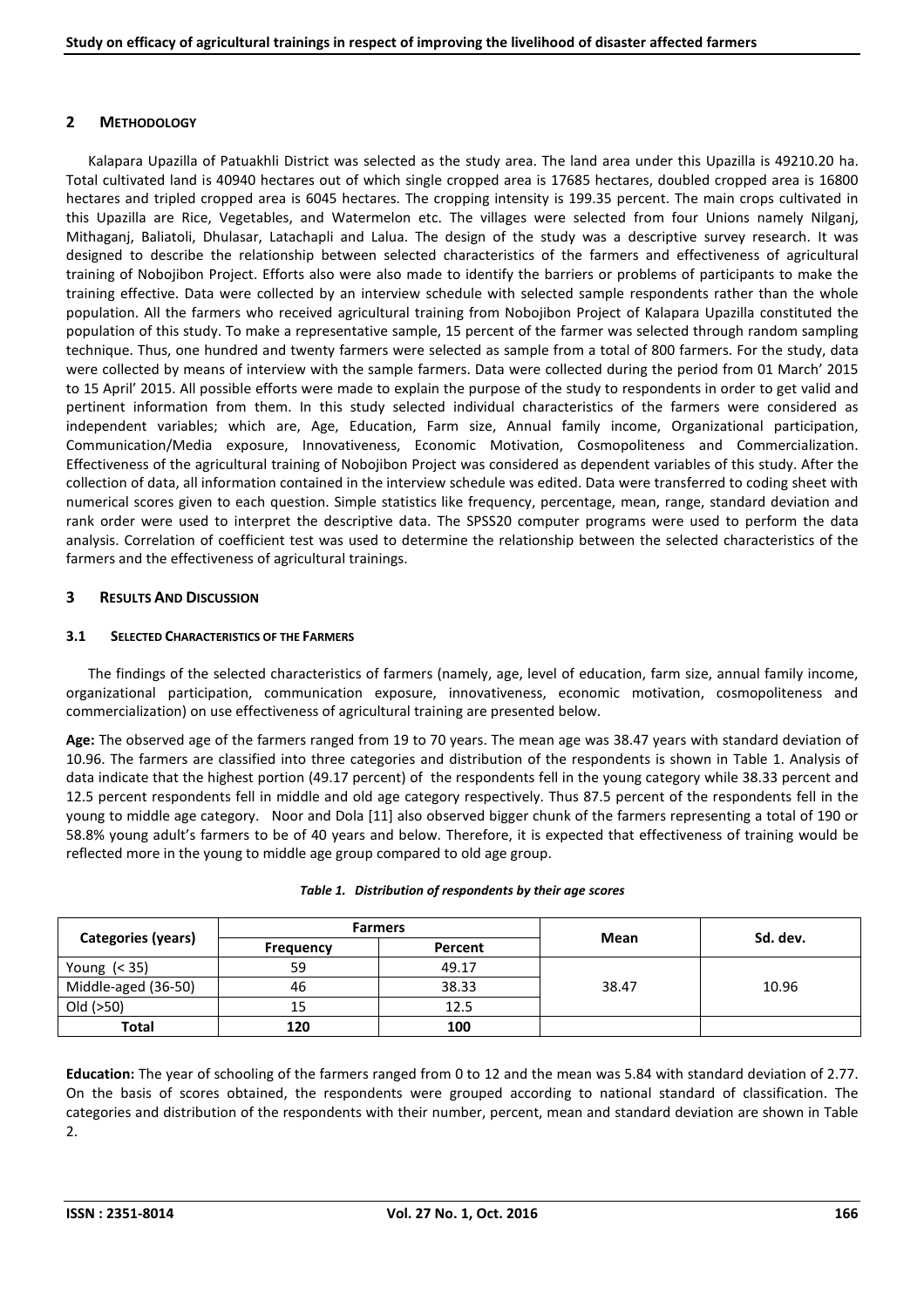| Categories (years)       | <b>Farmers</b>   |         |      |          |
|--------------------------|------------------|---------|------|----------|
|                          | <b>Frequency</b> | Percent | Mean | Sd. dev. |
| No Education             | 02               | 1.67    |      |          |
| Primary (1-5)            |                  | 59.17   | 5.84 | 2.77     |
| Secondary (6-10)         | 43               | 35.83   |      |          |
| Higher secondary (11-12) |                  | 3.33    |      |          |
| Total                    | 120              | 100     |      |          |

Analysis of data indicate that highest portion (59.17 percent) of the respondents had primary education, while 35.83 percent had secondary level of education and only 3.33 percent had higher secondary level of education. The majority of the farmers were found literate (from primary level to above secondary level). Education helps an individual to get useful information for solving their various problems by reading newspaper, books, leaflets and observing through various media like demonstration, film show, exhibition etc. Now-a-days there is a great scope of being benefited from different kinds of printed materials which can reach easily to the educated farmers.

**Farm size:** The farm size of the farmers in the study area varied from 0.006 to 1.27 hectares. The average farm size was 0.21 with standard deviation 0.19. Based on their farm size scores, the farmers were classified into three categories and shown in Table 3 with number, percent, mean and standard deviation. Data computed in the Table 3 show that the highest proportion (66.67 percent) of the respondents had small farm as compared to 31.67 percent medium sized farm and 1.66 percent of the respondents fell in large farm category. Only 1.66 percent of the farmers had big farm. Thus, almost all the farmers possessed medium and small farm. Noor and Dola [11] also found majority of small farmers during their case study. This finding also has the similarity with findings of Islam [12]. In Bangladesh small farmers live on a subsistence level and this may be one of the vital reasons for their low motivation towards adoption of improved farming practices in their farm.

|  | Table 3. Distribution of respondents by their farm size scores |
|--|----------------------------------------------------------------|
|--|----------------------------------------------------------------|

| Categories (ha)      |                  | <b>Farmers</b> |      |          |
|----------------------|------------------|----------------|------|----------|
|                      | <b>Frequency</b> | Percent        | Mean | Sd. dev. |
| Marginal (0.02-0.19) | 22               | 18.33          |      |          |
| Small (0.02-1.00)    | 58               | 48.33          | 0.21 | 0.19     |
| Medium (1.01-3)      | 38               | 31.67          |      |          |
| Large $(>3)$         | 02               | 1.67           |      |          |
| Total                | 120              | 100            |      |          |

**Annual family income:** Annual family income of the respondent was measured in 'thousand Taka' per year. It was ranged from 65 to 695 with an average of 234.91 and standard deviation of 136.97. The distribution of the farmers in different categories on the basis of their annual income has been shown in Table 4 with number, percent, mean and standard deviation. It is observed that the highest proportion (75 percent) of the respondents had low income while 18.33 percent, 6.67 percent had medium and high income respectively. Since the greater proportion (75 percent) of the farmers had low annual family income, it is logical to assume that they might have very low access to modern high cost technologies. This is so because income is associated with purchasing power of an individual. This may lead to the farmers not to use more modern cultural practices and ultimately training will be less effective by them. The gross annual income of a farmer is an important indicator of how much he can invest in his farming. Naturally, the person with more annual income can invest more in his farming and as a result he may adopt more modern technologies. Farmers with low annual income generally invest less in their farms. It is therefore, a considerable portion of the farmers face difficulty in following standard recommendation due to less economic ability of the farmers.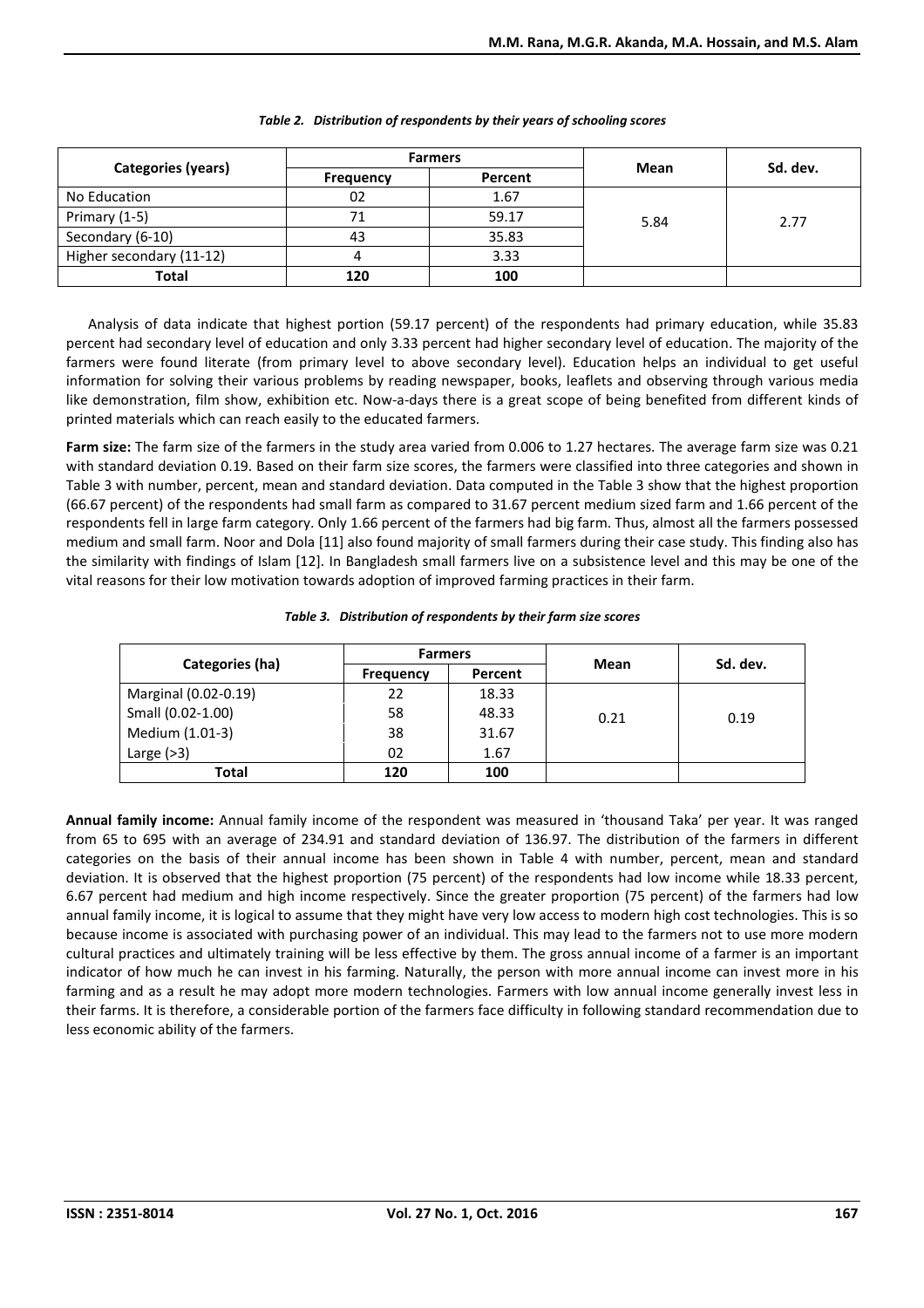|                         | <b>Farmers</b>   |         |        |          |
|-------------------------|------------------|---------|--------|----------|
| Categories (Taka '000') | <b>Frequency</b> | Percent | Mean   | Sd. dev. |
| Low $(≤275)$            | 90               | 75      |        |          |
| Medium (276-485)        | 22               | 18.33   | 234.91 | 136.97   |
| High (>485)             | 8                | 6.67    |        |          |
| Total                   | 69               | 100.0   |        |          |

#### *Table 4. Distribution of respondents by their annual family income scores*

**Organizational participation:** The organizational participation scores of the respondents ranged from 4 to24, the mean and standard deviation were 9.09 and 6.94 respectively. The respondents were classified into three categories. The categories and distribution of the respondents are shown in Table 5 with their number, percent, mean and standard deviation.

| Table 5. Distribution of respondents by their organizational participation scores |  |  |  |  |  |
|-----------------------------------------------------------------------------------|--|--|--|--|--|
|-----------------------------------------------------------------------------------|--|--|--|--|--|

|                              |                  | <b>Farmers</b> | Mean | Sd. dev. |  |
|------------------------------|------------------|----------------|------|----------|--|
| Categories (score)           | <b>Frequency</b> | Percent        |      |          |  |
| Poor Participation (≤11)     | 88               | 73.33          |      |          |  |
| Medium Participation (12-20) | 27               | 22.5           | 9.09 | 6.94     |  |
| High Participation $(220)$   |                  | 4.17           |      |          |  |
| Total                        | 120              | 100            |      |          |  |

Analysis of data indicate that the highest proportion (73.33 percent) of the respondents fell in the poor participation category while 22.5 percent and 4.17 percent respondents fell in medium and high organizational participation category respectively. Organization participation of a farmer was quantified by membership in different organization for a particular period of time. A great majority of the farmers in the study area were found to have poor participation. Participation in different organizations brings an individual to come in contact with persons of different occupational and social status. This may broaden his outlook and vision. Organizational participation helps in identifying the problems and find out their solution. Informal exchange of ideas in organizational participation helps in decision making on various issues including farming. Knowledge, skills, leadership capacities etc of a farmer might be improved as a result of organizational participation.

**Communication Exposure:** The communication exposure of the respondents in the study area ranged from 8 to 42 and the mean was 21.18 with standard deviation of 8.04. The distribution of the respondents in different categories on the basis of their media exposure has been shown in Table 6 with number, percent, mean and standard deviation. The highest proportion (49.17 percent) of the respondents had medium communication exposure as compared to 36.66 percent low and 14.17 percent low communication exposure. Communication exposure is important for receiving up to date farm information. Overwhelming portion (85.83%) of the respondents had low to medium communication exposure. The poor communication exposure to various sources of information is likely to be the root cause of inadequate knowledge. Noor and Dola [11] also reported increasing of farmers in networking (27% of the respondents) after the training.

| Categories (years) | <b>Farmers</b>   |         |       |          |
|--------------------|------------------|---------|-------|----------|
|                    | <b>Frequency</b> | Percent | Mean  | Sd. dev. |
| Low $(17)$         | 44               | 36.66   |       |          |
| Medium (18-29)     | 59               | 49.17   | 21.18 | 8.04     |
| High (>29)         | 17               | 14.17   |       |          |
| <b>Total</b>       | 69               | 100     |       |          |

|  | Table 6. Distribution of respondents by their communication exposure scores |  |
|--|-----------------------------------------------------------------------------|--|
|  |                                                                             |  |

**Innovativeness***:* The innovativeness of the respondents in the study area ranged from 3 to 18 and the mean was 9.84 with standard deviation of 3.47. The distribution of the respondents in different categories on the basis of their innovativeness has been shown in Table 7 with number, percent, mean and standard deviation. Analysis of data indicate that the highest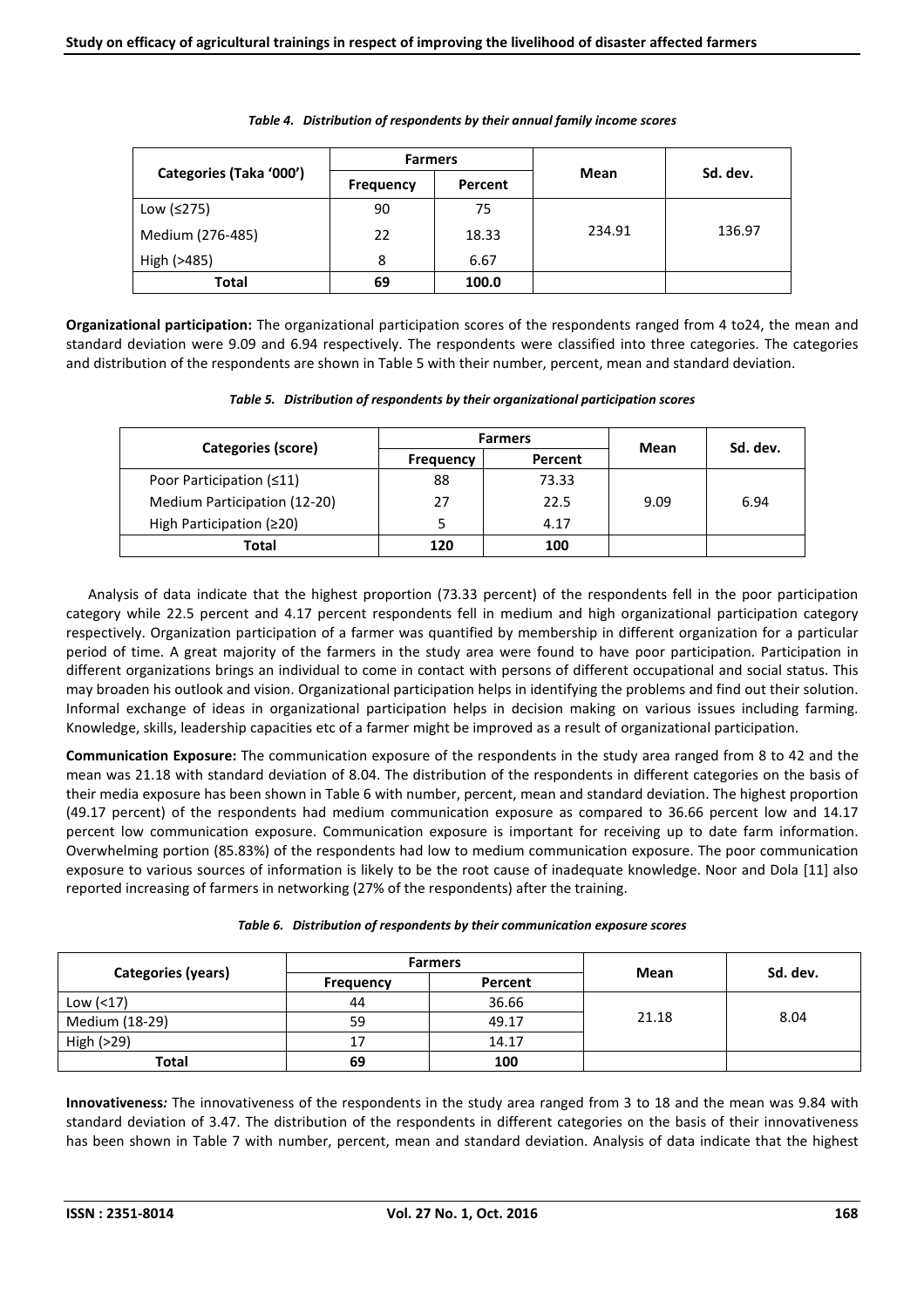proportion (50 percent) of the respondents fell in the moderately innovative category while 37.5 percent fell in less innovative and 12.5 percent in the highly innovative category respectively.

|                               | <b>Farmers</b>   |         | Mean |          |
|-------------------------------|------------------|---------|------|----------|
| Categories (score)            | <b>Frequency</b> | Percent |      | Sd. dev. |
| Less Innovative $(≤8)$        | 45               | 37.5    |      |          |
| Moderately Innovative (09-13) | 60               | 50      | 9.48 | 3.47     |
| Highly Innovative (>13)       | 15               | 12.5    |      |          |
| Total                         | 120              | 100     |      |          |

*Table 7. Distribution of respondents by their innovativeness scores* 

**Economic Motivation:** The economic motivation of the respondents in the study area ranged from 15 to 31 and the mean was 22.79 with standard deviation of 3.27. The distribution of the respondents in different categories on the basis of their economic motivation has been shown in Table 8 with number, percent, mean and standard deviation. Analysis of data indicate that the highest proportion (66.67 percent) of the respondents fell in the moderately motivated category while 30 percent fell in highly motivated and 3.33 percent in the less motivated category respectively. Thus more than three-fourth (96.67 percent) of the farmers had medium to high economic motivation. This means, farmers at large keenly interested to maximize economic gain from farming. The economic motivation helps farmers to make decisions to adopt and continue practicing improved technology for making economic gain from farming. The economic motivation is a positive force towards change and more particularly for farming. Although majority of the farmers was economically motivated to maximize profit from their farming activities. The economic motivation of the farmers creates an atmosphere of communication and information in the farming communities. For getting economic benefit from farming the farmers try to increase their knowledge, skill and improved adoption behavior. Hence it is expected that economic motivation of the farmers might increase the knowledge, skill and practice of technology appropriately and ultimately training will be more effective.

#### *Table 8. Distribution of respondents by their economic motivation scores*

|                              | <b>Farmers</b>   |         | Mean  |          |
|------------------------------|------------------|---------|-------|----------|
| Categories (score)           | <b>Frequency</b> | Percent |       | Sd. dev. |
| Less Motivated $(≤16)$       |                  | 3.33    |       |          |
| Moderately Motivated (17-24) | 80               | 66.67   | 22.79 | 3.27     |
| Highly Motivate (≥25)        | 36               | 30      |       |          |
| Total                        | 120              | 100     |       |          |

**Cosmopoliteness:** The Cosmopoliteness of the respondents in the study area ranged from 02 to 12 and the mean was 6.19 with standard deviation of 2.63. The distribution of the respondents in different categories on the basis of their Cosmopoliteness has been shown in Table 9 with number, percent, mean and standard deviation.

|  |  |  | Table 9. Distribution of respondents by their Cosmopoliteness scores |
|--|--|--|----------------------------------------------------------------------|
|--|--|--|----------------------------------------------------------------------|

|                               | <b>Farmers</b>   |         | Mean | Sd. dev. |
|-------------------------------|------------------|---------|------|----------|
| Categories (score)            | <b>Frequency</b> | Percent |      |          |
| Less Cosmopolite $(56)$       | 65               | 54.17   |      |          |
| Moderately Cosmopolite (7-10) | 50               | 41.67   | 6.19 | 2.63     |
| Highly Cosmopolite (>10)      |                  | 4.16    |      |          |
| Total                         | 120              | 100     |      |          |

Analysis of data indicate that the highest proportion (54.17 percent) of the respondents fell in the less cosmopolite category while 41.67 percent fell in moderately cosmopolite and 4.16 percent in the highly cosmopolite category respectively. Thus more than three-fourth (95.84 percent) of the farmers had low to moderate cosmopoliteness. Cosmopoliteness has favorable effect on knowledge, skill and practice of recommended technology which is ultimate training effectiveness. Through visiting different locations one can see others using several technologies which will encourage him to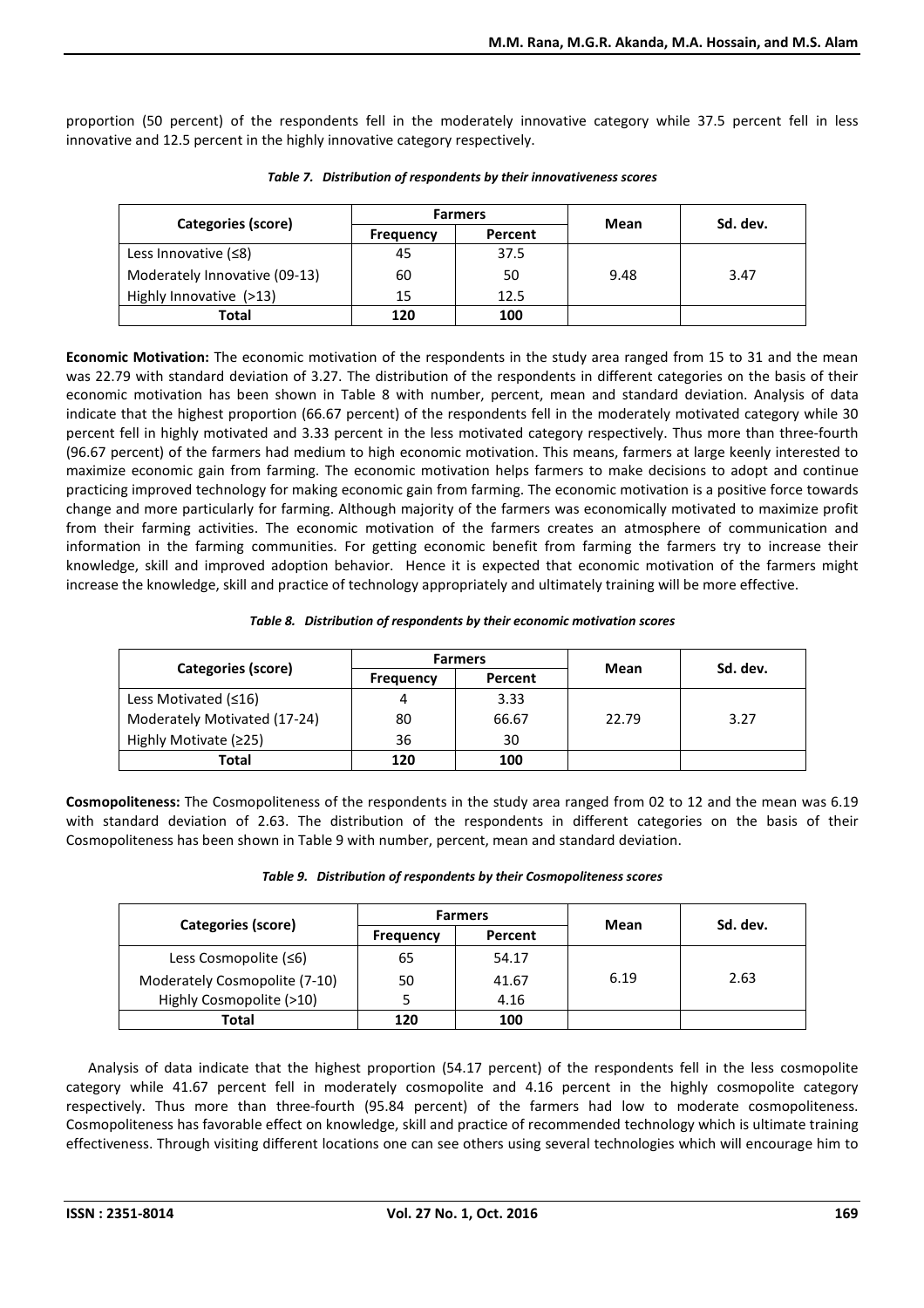do so. Visiting several locations broaden one's outlook. Thus cosmopoliteness might be a strong factor for training effectiveness.

**Commercialization:** The score for commercialization of the respondents in the study area ranged from 00 to 96 and the mean was 53.81 with standard deviation of 28.14. The distribution of the respondents in different categories on the basis of their commercialization has been shown in Table 10 with number, percent, mean and standard deviation. Analysis of data indicate that the highest proportion (45 percent) of the respondents fell in the highly commercial category while 31.67 percent fell in moderately commercial and 23.33 percent in the "no" to "less commercial" category respectively. Thus about three-fourth (76.67 percent) of the farmers had medium to high commercialization. The farmers having more commercial tendency have more urged to use latest technologies**.** So, commercialization has favorable effect on knowledge gaining**,** skill developing and practice of recommended technology which is ultimate training effectiveness.

|                               | <b>Farmers</b>   |         |       |          |
|-------------------------------|------------------|---------|-------|----------|
| Categories (score)            | <b>Frequency</b> | Percent | Mean  | Sd. dev. |
| No Commercialization (0)      | 11               | 9.16    |       |          |
| Less Commercial (≤32)         | 17               | 14.17   | 53.81 | 28.14    |
| Moderately Commercial (33-66) | 38               | 31.67   |       |          |
| Highly Commercial (>66)       | 54               | 45      |       |          |
| Total                         | 120              | 100     |       |          |

#### *Table 10. Distribution of respondents by their commercialization scores*

## **3.2 RELATIONSHIPS BETWEEN INDEPENDENT AND DEPENDENT VARIABLES**

The selected independent variables included age, years of schooling, farm size, annual family income, organizational participation, communication exposure, innovtiveness, economic motivation, cosmopoliteness and commercialization. The dependent variable was effectiveness of agricultural trainings. Pearson's product moment co-efficient of correlation 'r' was used to test the null hypothesis concerning the relationships between two variables. Five percent level of probability (0.05) was used as the basis for rejection of null hypothesis. The results of the test of co-efficient of correlation between the independent and dependent variables have been shown in Table 11. However, the relationships have been presented in the following sub-sections dealing with one of the characteristics of the farmers with their effectiveness of agricultural trainings.

| <b>Dependent variable</b>                              | Independent variables         | Computed 'r' values |
|--------------------------------------------------------|-------------------------------|---------------------|
|                                                        | Age                           | $-0.025^{N5}$       |
|                                                        | Level of Education            | $0.103^{NS}$        |
|                                                        | Farm size                     | $0.277**$           |
|                                                        | Annual Income                 | $0.141^{N5}$        |
| <b>Effectiveness of Agricultural</b>                   | Organizational participation  | $0.113^{NS}$        |
| Training as Perceived by<br><b>Participant Farmers</b> | <b>Communication Exposure</b> | $0.376**$           |
|                                                        | <b>Innovativeness</b>         | $0.283**$           |
|                                                        | <b>Economic Motivation</b>    | $0.254**$           |
|                                                        | Cosmopoliteness               | $0.238**$           |
|                                                        | Commercialization             | $0.344**$           |

*\*Significant at 5 percent level of probability \*\* Significant at 1 percent level of probability* 

*NS: Not Significant* 

**Age and Effectiveness of Training:** The relationship between age of the farmers and their effectiveness of training was determined by the hypothesis "there is no relationship between age of the farmer and their effectiveness of training." The computed value of the coefficient of co-relation between the concerned variables was found to be -0.025 as shown in the Table 11 and following observations were made regarding the relationship between two variables.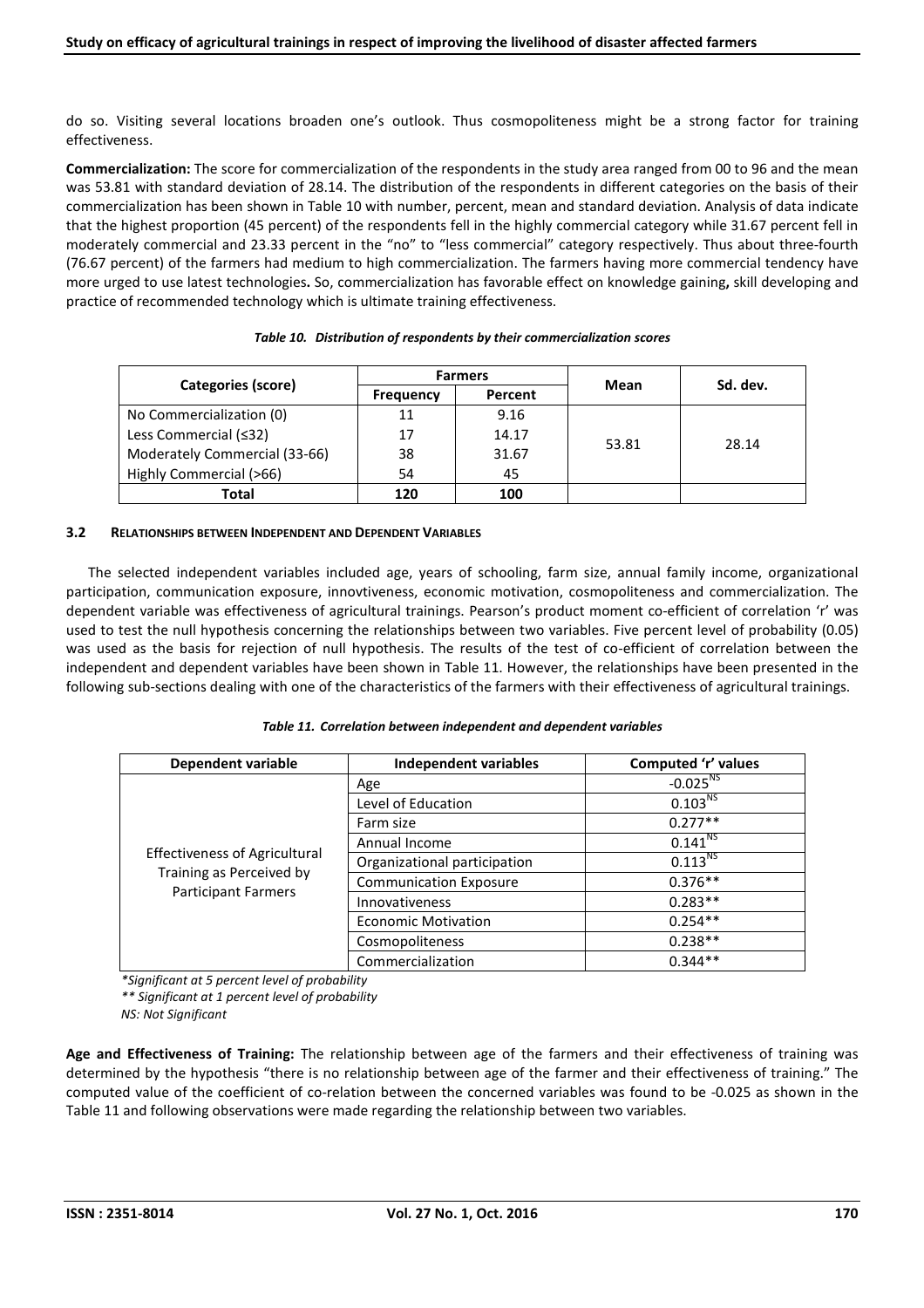- a) The computed value of "r"(r=-0.025) found to be smaller than the tabulated value with 118 degrees of freedom at 0.05 level of probability.
- b) The null hypothesis was accepted.
- c) The trend of relationship between the concerned variables was negative.
- d) The relationship between the two variables was not significant.

Based on above findings it may be concluded that the age of the farmers had no significant relation with effectiveness. This finding indicated that with the increased age of the farmers, there was a corresponding decrease in their training effectiveness. Sharif [13] also found no significant relationship between age of the respondents and training effectiveness in his respective study. Thus the present findings show consistency with findings of previous studies.

**Education and Effectiveness of Training:** The relationship between educational qualification of the farmers and their effectiveness of training was determined by the hypothesis "there is no relationship between educational qualification of the farmer and their effectiveness of training." The computed value of the coefficient of co-relation between the concerned variables was found to be 0.103 as shown in the table 11 and following observations were made regarding the relationship between two variables.

- a) The computed value of "r"(r=0.103) found to be smaller than the tabulated value with 118 degrees of freedom at 0.05 level of probability.
- b) The null hypothesis was accepted.
- c) The trend of relationship between the concerned variables was positive.
- d) The relationship between the two variables was not significant.

Based on above findings it may be concluded that the educational qualification of the farmers had no significant relation with effectiveness. This finding also indicated that with the increased educational qualification of the farmers, there was a corresponding increase in their training effectiveness. Sharif [13] also found no significant relationship between age of the respondents and training effectiveness in his respective studies. Thus the present findings show consistency with findings of previous studies.

**Farm Size and Effectiveness of Training:** The relationship between farm size of the farmers and their effectiveness of training was determined by the hypothesis "there is no relationship between farm size of the farmer and their effectiveness of training." The computed value of the coefficient of co-relation between the concerned variables was found to be 0.277 as shown in the Table 11 and following observations were made regarding the relationship between two variables.

- a) The computed value of "r"(r=0.277) found to be larger than the tabulated value with 118 degrees of freedom at 0.01 level of probability.
- b) The null hypothesis was rejected.
- c) The trend of relationship between the concerned variables was positive.
- d) The relationship between the two variables was significant.

Based on above findings it may be concluded that the farm size of the farmers had significant & positive relationship with effectiveness of training. It indicates that farmer having large farm were more likely to perceive training effectively. Akter [14] also found significant relationship between farm size of the respondents and training effectiveness in her respective studies. Sharif [13] also found significant relationship between farm size of the respondents and training effectiveness in his respective studies. Thus the present findings show consistency with findings of previous studies.

**Annual Income and Effectiveness of Training:** The relationship between annual family income of the farmers and their effectiveness of training was determined by the hypothesis "there is no relationship between annual family income of the farmer and their effectiveness of training." The computed value of the coefficient of co-relation between the concerned variables was found to be 0.141 as shown in the Table 11 and following observations were made regarding the relationship between two variables.

- a) The computed value of "r"(r=0.141) found to be smaller than the tabulated value with 118 degrees of freedom at 0.05 level of probability.
- b) The null hypothesis was accepted.
- c) The trend of relationship between the concerned variables was positive.
- d) The relationship between the two variables was not significant.

Based on above findings it may be concluded that the annual family income of the farmers had no significant relation with effectiveness. This finding also indicated that with the increased annual family income of the farmers, there was a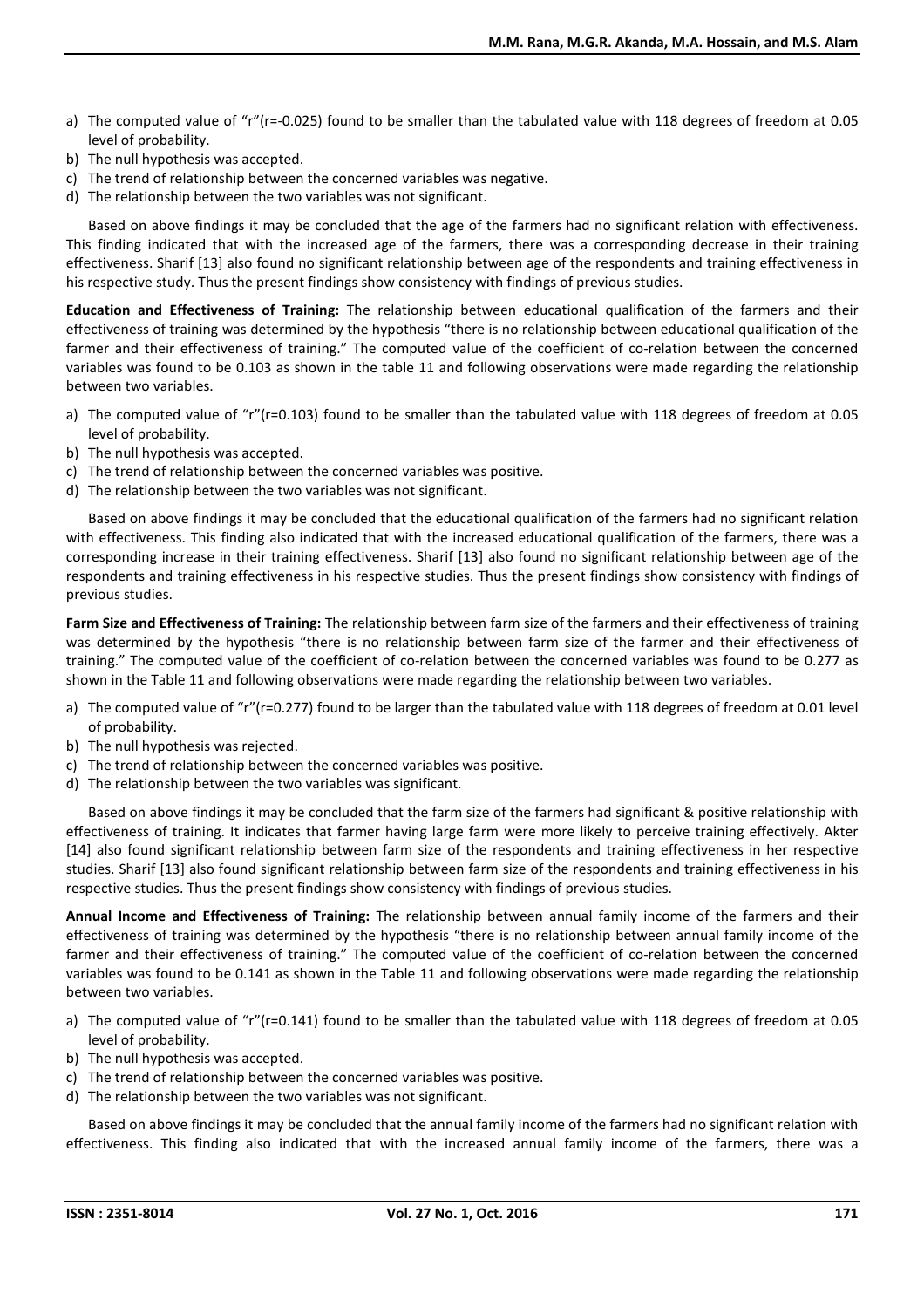corresponding increase in their training effectiveness. Sharif [13] also found no significant relationship between annual family income of the respondents and training effectiveness in his respective studies.

**Organizational Participation and Effectiveness of Training:** The relationship between organizational participation of the farmers and their effectiveness of training was determined by the hypothesis "there is no relationship between organizational participation of the farmer and their effectiveness of training." The computed value of the coefficient of corelation between the concerned variables was found to be 0.113as shown in the Table 11 and following observations were made regarding the relationship between two variables.

- a) The computed value of "r"(r=0.113) found to be smaller than the tabulated value with 118 degrees of freedom at 0.05 level of probability.
- b) The null hypothesis was accepted.
- c) The trend of relationship between the concerned variables was positive.
- d) The relationship between the two variables was not significant.

Based on above findings it may be concluded that the organizational participation of the farmers had no significant relation with effectiveness. This finding also indicated that with the increased organizational participation of the farmers, there was a corresponding increase in their training effectiveness. Sharif [13] also found no significant relationship between organizational participation of the respondents and training effectiveness in his respective studies.

**Communication exposure and Effectiveness of Training:** The relationship between communication exposure of the farmers and their effectiveness of training was determined by the hypothesis "there is no relationship between communication exposure of the farmer and their effectiveness of training. The computed value of the coefficient of co-relation between the concerned variables was found to be 0.376 as shown in the Table 11 and following observations were made regarding the relationship between two variables.

- a) The computed value of "r"(r=0.376) found to be larger than the tabulated value with 118 degrees of freedom at 0.01 level of probability.
- b) The null hypothesis was rejected.
- c) The trend of relationship between the concerned variables was positive.
- d) The relationship between the two variables was significant.

Based on above findings it may be concluded that the communication exposure of the farmers had significant & positive relationship with effectiveness of training. It indicates that farmer having more communication exposure were more likely to perceive training effectively. A farmer may get required information from various communication sources such as mass media, individual contact, poster, papers, group discussion, training, farmers' field days etc. the farmers having more frequent contact with several types of information sources are getting more scopes to gain knowledge on different technologies. So it can be said the higher the communication exposure, the higher would be the perception of effective training. Sharif [13] also found significant relationship between communication exposure of the respondents and training effectiveness in his respective studies. Thus the present findings show consistency with findings of previous studies. Fardous [15] found that media exposure of the farmers had significant positive relationships with training effectiveness in their respective studies. Akter [14] found that media exposure of the farmers had significant positive relationships with training effectiveness their respective studies.

 **Innovativeness and Effectiveness of Training:** The relationship between innovativeness of the farmers and their effectiveness of training was determined by the hypothesis "there is no relationship between innovativeness of the farmer and their effectiveness of training. The computed value of the coefficient of co-relation between the concerned variables was found to be 0.283 as shown in the Table 11 and following observations were made regarding the relationship between two variables.

- a) The computed value of "r"(r=0.283) found to be larger than the tabulated value with 118 degrees of freedom at 0.01 level of probability.
- b) The null hypothesis was rejected.
- c) The trend of relationship between the concerned variables was positive.
- d) The relationship between the two variables was significant.

Based on above findings it may be concluded that the innovativeness of the farmers had significant & positive relationship with effectiveness of training. It indicates that farmer having more innovativeness were more likely to perceive training effectively. Innovative farmers have a fertile mind to receive any message very fast. They have curiosity to test anything firstly than others. They are always seeking something newer, something better than present, and something more effective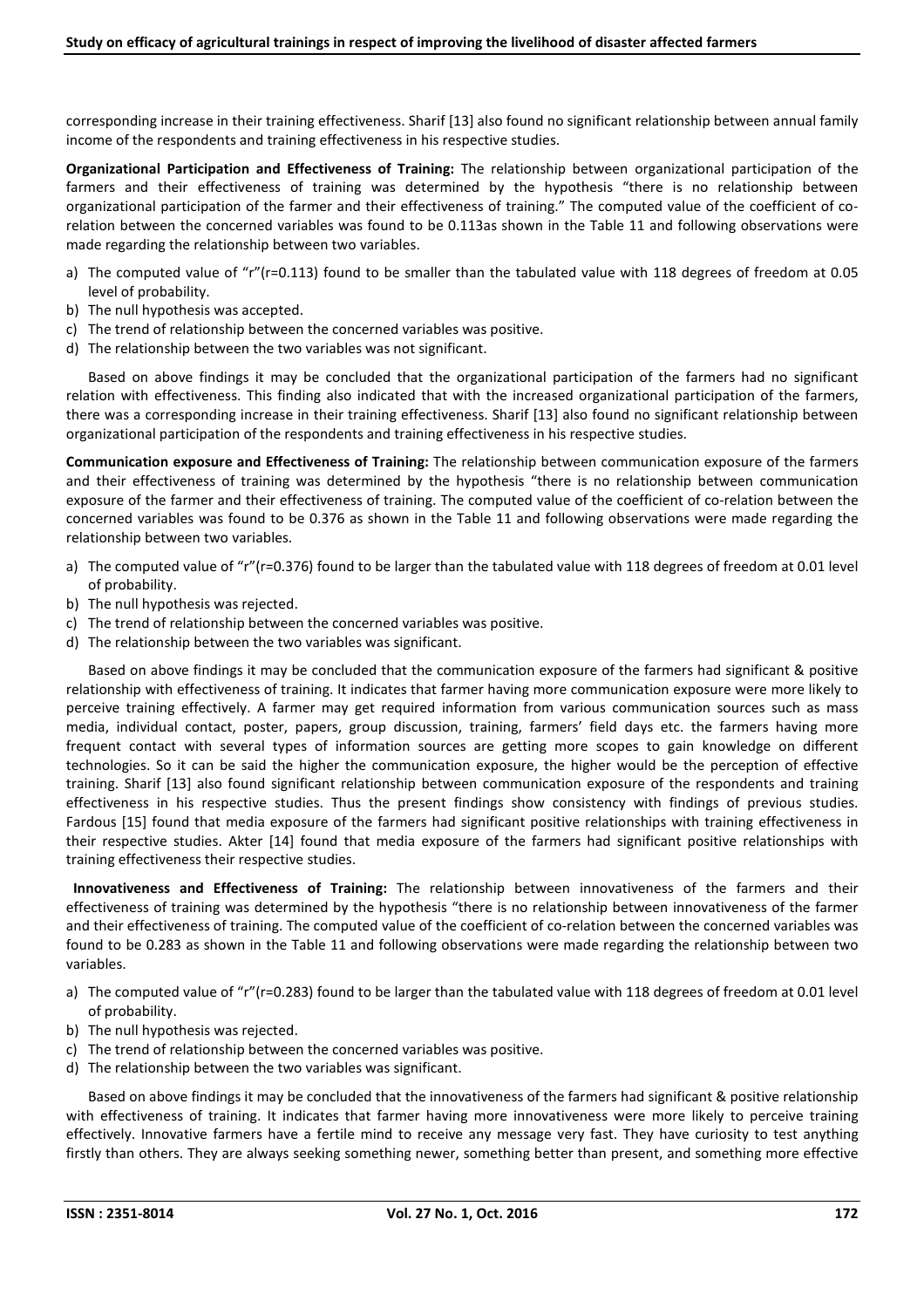than they have. That's why innovative farmers make the training effective by adopting most of all technologies rapidly. Akter [14] found that innovativeness of the farmers had significant positive relationships with training effectiveness in her respective study.

**Economic Motivation and Effectiveness of Training:** The relationship between economic motivation of the farmers and their effectiveness of training was determined by the hypothesis "there is no relationship between economic motivation of the farmer and their effectiveness of training. The computed value of the coefficient of co-relation between the concerned variables was found to be 0.254 as shown in the Table 11 and following observations were made regarding the relationship between two variables.

- a) The computed value of "r"(r=0.254) found to be larger than the tabulated value with 118 degrees of freedom at 0.01 level of probability.
- b) The null hypothesis was rejected.
- c) The trend of relationship between the concerned variables was positive.
- d) The relationship between the two variables was significant.

Based on above findings it may be concluded that the economic motivation of the farmers had significant & positive relationship with effectiveness of training. It indicates that farmers were more economically motivated were more likely to perceive training effectively. Economic motivation attaches greater importance to profit maximization on immediate or long run basis. Modern varieties along with recommended improved cultural practices deserve huge scope of profit maximization. Economic motivation of a famer is one of the pre-requisite conditions for improving farming behavior such as knowledge, skill, attitude and adoption of technologies. Economically motivated farmers have more intention to search new improved technologies always. To get economic benefit such farmers increase their contacts with different information sources for searching new technologies. They provide more attention to any new message and try out them accordingly. Hence it is expected that the economic motivation of the farmers might increase the effectiveness of training. Sharif [13] also found significant relationship between economic motivation of the respondents and training effectiveness in his respective studies. Thus the present findings show consistency with findings of previous studies.

**Cosmopoliteness and Effectiveness of Training:** The relationship between cosmopoliteness of the farmers and their effectiveness of training was determined by the hypothesis "there is no relationship between cosmopoliteness of the farmer and their effectiveness of training. The computed value of the coefficient of co-relation between the concerned variables was found to be 0.238 as shown in the Table 11 and following observations were made regarding the relationship between two variables.

- a) The computed value of "r"(r=0.238) found to be larger than the tabulated value with 118 degrees of freedom at 0.01 level of probability.
- b) The null hypothesis was rejected.
- c) The trend of relationship between the concerned variables was positive.
- d) The relationship between the two variables was significant.

Based on above findings it may be concluded that the cosmopoliteness of the farmers had significant & positive relationship with effectiveness of training. It indicates that farmers were more cosmopolite was more likely to perceive training effectively. Cosmopoliteness has favorable effect on knowledge, skill and practice of recommended technology which is ultimate training effectiveness. Through visiting different locations one can see others using several technologies which will encourage him to do so. Visiting several locations broaden one's outlook. Thus cosmopoliteness might be a strong factor for training effectiveness.

**Commercialization and Effectiveness of Training:** The relationship between commercialization of the farmers and their effectiveness of training was determined by the hypothesis "there is no relationship between commercialization status of the farmer and their effectiveness of training. The computed value of the coefficient of co-relation between the concerned variables was found to be 0.344 as shown in the Table 11 and following observations were made regarding the relationship between two variables.

- a) The computed value of "r"(r=0.344) found to be larger than the tabulated value with 118 degrees of freedom at 0.01 level of probability.
- b) The null hypothesis was rejected.
- c) The trend of relationship between the concerned variables was positive.
- d) The relationship between the two variables was significant.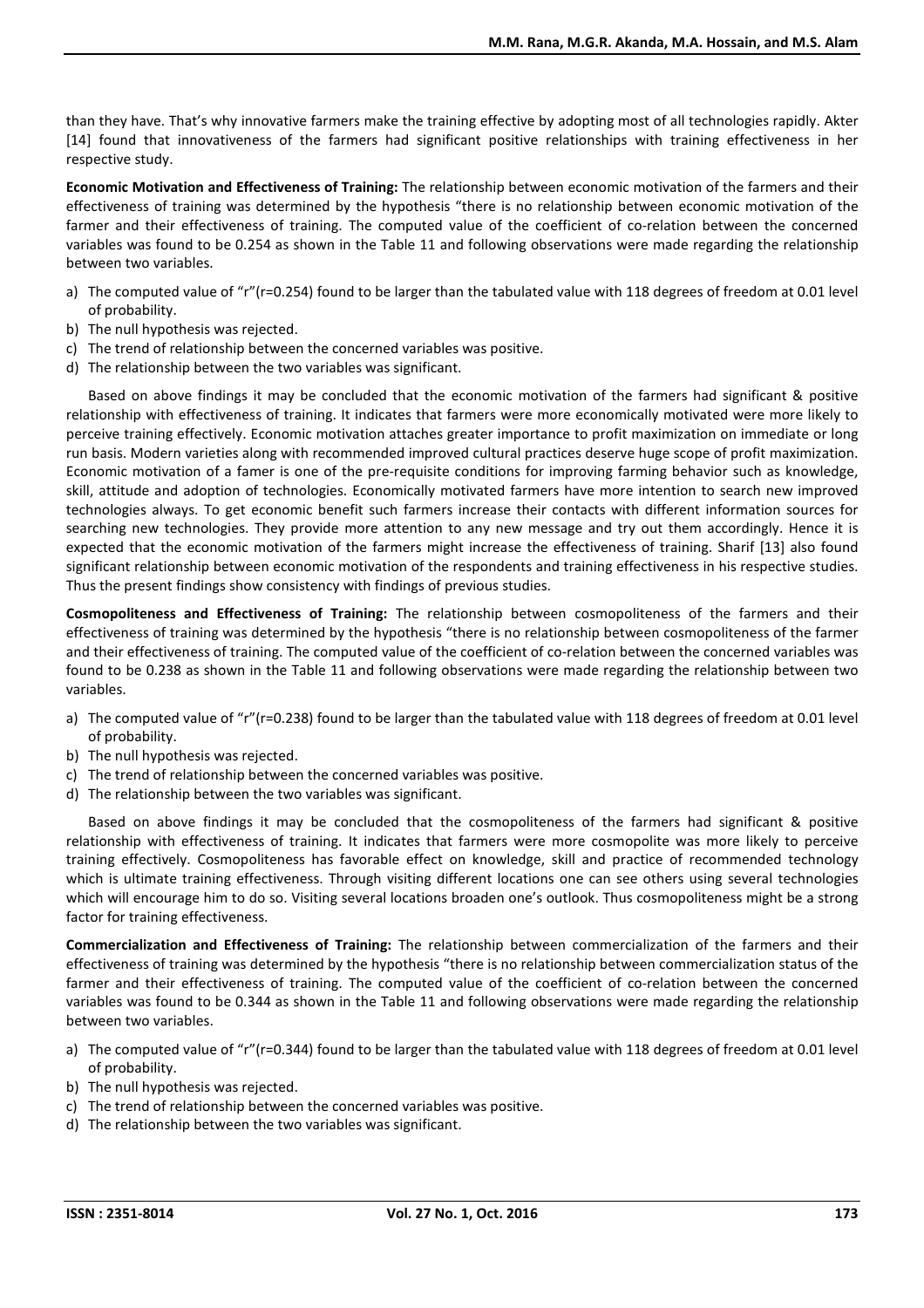Based on above findings it may be concluded that the commercialization status of the farmers had significant & positive relationship with effectiveness of training. It indicates that farmers were more commercial were more likely to perceive training effectively. Commercialization increases the urge for more production as well as more implementation of modern technologies. Generally a farmer, who produces crops in a commercial scale, will take care more to produce more with minimum production cost. These types of farmers are more potential farmer to receive any training effectively.

## **3.3 RELATIONSHIPS BETWEEN INDEPENDENT AND DEPENDENT VARIABLES**

The score for Effectiveness of Training of the respondents in the study area ranged from 83 to 244 and the mean was 163.66 with standard deviation of 35.05. The distribution of the respondents in different categories on the basis of their commercialization has been shown in Table 12 with number, percent, mean and standard deviation.

|                                | <b>Farmers</b>   |         |        |          |
|--------------------------------|------------------|---------|--------|----------|
| Categories (score)             | <b>Frequency</b> | Percent | Mean   | Sd. dev. |
| Less Effective $(≤137)$        | 33               | 27.5    |        |          |
| Moderately Effective (138-191) | 61               | 50.83   | 163.66 | 35.05    |
| Highly Effective (>192)        | 26               | 21.67   |        |          |
| Total                          | 120              | 100     |        |          |

#### *Table 12. istribution of respondents by their training effectiveness scores*

Analysis of data contained in Table 12 indicate that the highest proportion (50.83 percent) of the respondents fell in the Moderately Effective category while 27.5 percent fell in Less Effective and 21.67 percent in the Highly Effective category respectively. Thus more than three-fourth (72.50 percent) of the farmers had medium to high effectiveness of training. On the other hand less than one fourth of the respondent fell in less effective category.

#### **3.4 PROBLEMS FACED BY FARMERS**

Through interview schedule researcher enlisted and ranked five main problems which were faced by the participant farmers and which might be the hindrance to make the training effective.

| Table 13. Distribution of Problems faced farmers in a rank order |  |  |  |
|------------------------------------------------------------------|--|--|--|
|                                                                  |  |  |  |

| <b>SL</b> | Problem                                            | Rank |
|-----------|----------------------------------------------------|------|
| 01        | Salinity of soil and water.                        |      |
| 02        | Scarcity of sweet water about six month of a year. |      |
| 03        | Small scale farming.                               | ર    |
| 04        | Unstable weather of coastal area.                  | 4    |
| 05        | Regular high tide inundates the vegetables field.  |      |

## **4 CONCLUSION**

In Bangladesh, almost all of the ongoing development programs are Training based. They are spending a greater portion of their budget for farmers training. Since the study tries to address the problems related to inadequacies of the process at all levels, especially at grass root levels, and as no study was undertaken in the region concerning the issue, it is hoped that this study will be relevant and will make significant contribution. Size of the farm is an important factor for increasing effectiveness of training. When in a training small farmer and large farmers sit together, that training definitely will not effective for any one side. So training should be for homogeneous farmers regarding farm size and training contents also must be farmers specific. Farmers shared that at Kalapara saline water is the main obstacle for agricultural activities. Fresh water is unavailable about 7-9 months of a year. So authority should launch several projects for conserving fresh water. If the farmers get fresh water over the year round the cropping intensity will be increase at a remarkable stage. Kalapara Upazilla is one of the most disaster prone areas in southern Bangladehs. So farmers need appropriate adaptive technologies against natural disasters. The farmers who are more economically motivated stated the training as effective. There was a significant relationship between economic motivation and effectiveness of training. So authority should emphasize to increase